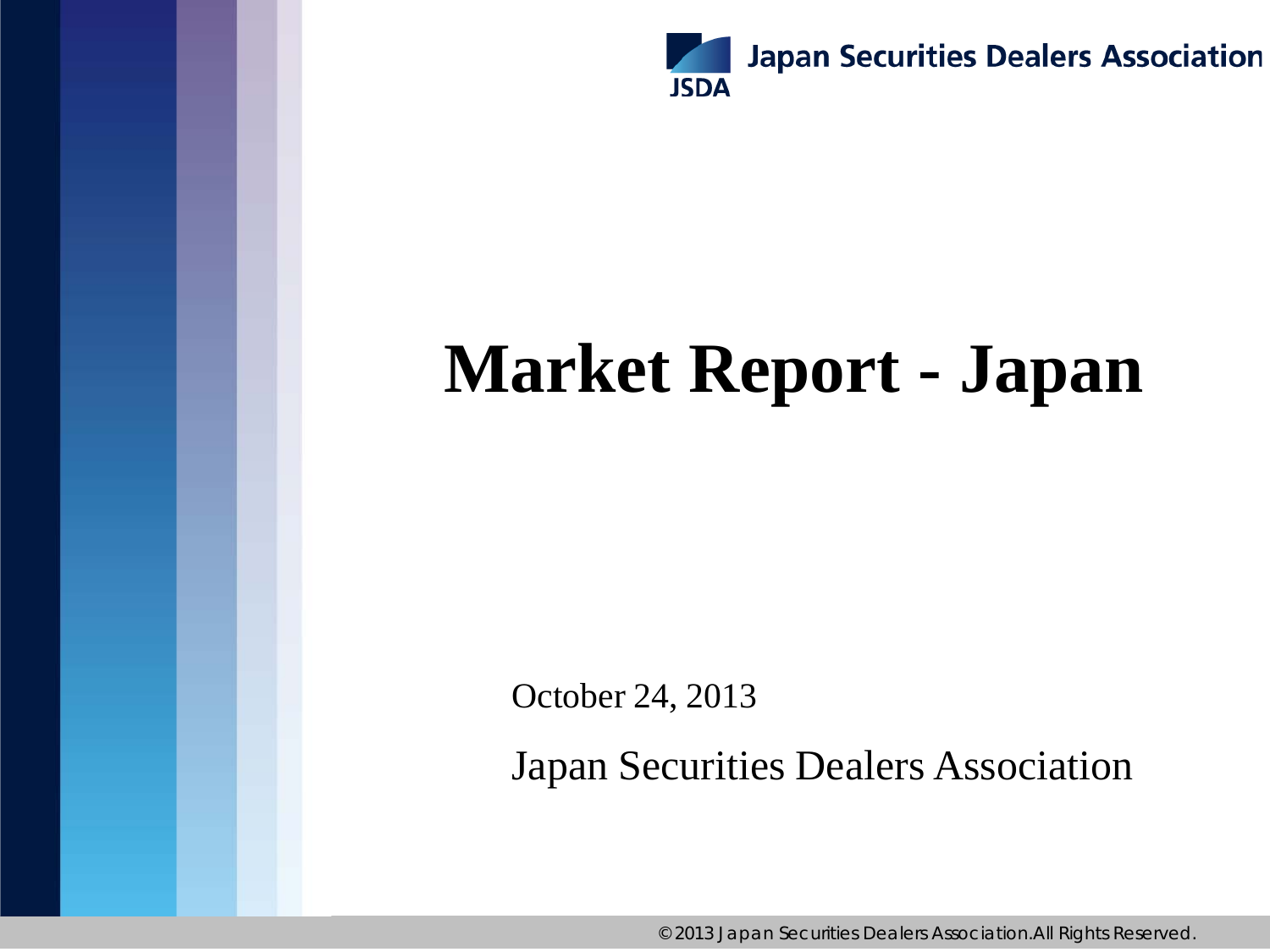1

#### **'Abenomics'**

New Government formed by PM Shinzo Abe and his LDP after victory of LH election in December 2012. A new economic policy mix called 'Abenomics' has goals of:

- 1. Reversing the persistent shrinking of economy under prolonged deflation
- 2. Increasing employment and income by adopting a three-pronged strategy consisting of
	- **- Bold monetary policy**
	- **- Flexible fiscal policy, and**
	- **- Growth Strategy that promotes private investment**

### **Monetary Easing by BoJ**

New BoJ Governor Haruhiko Kuroda strengthened policy coordination with the government and strongly commits to overcome deflation and to achieve sustainable economic growth.

- 1. Introduction of 'Price Stability Target' of 2% (YoY basis) in January 2013.
- 2. 'New dimension in monetary easing': unlimited quantitative and qualitative easing, since April 2013.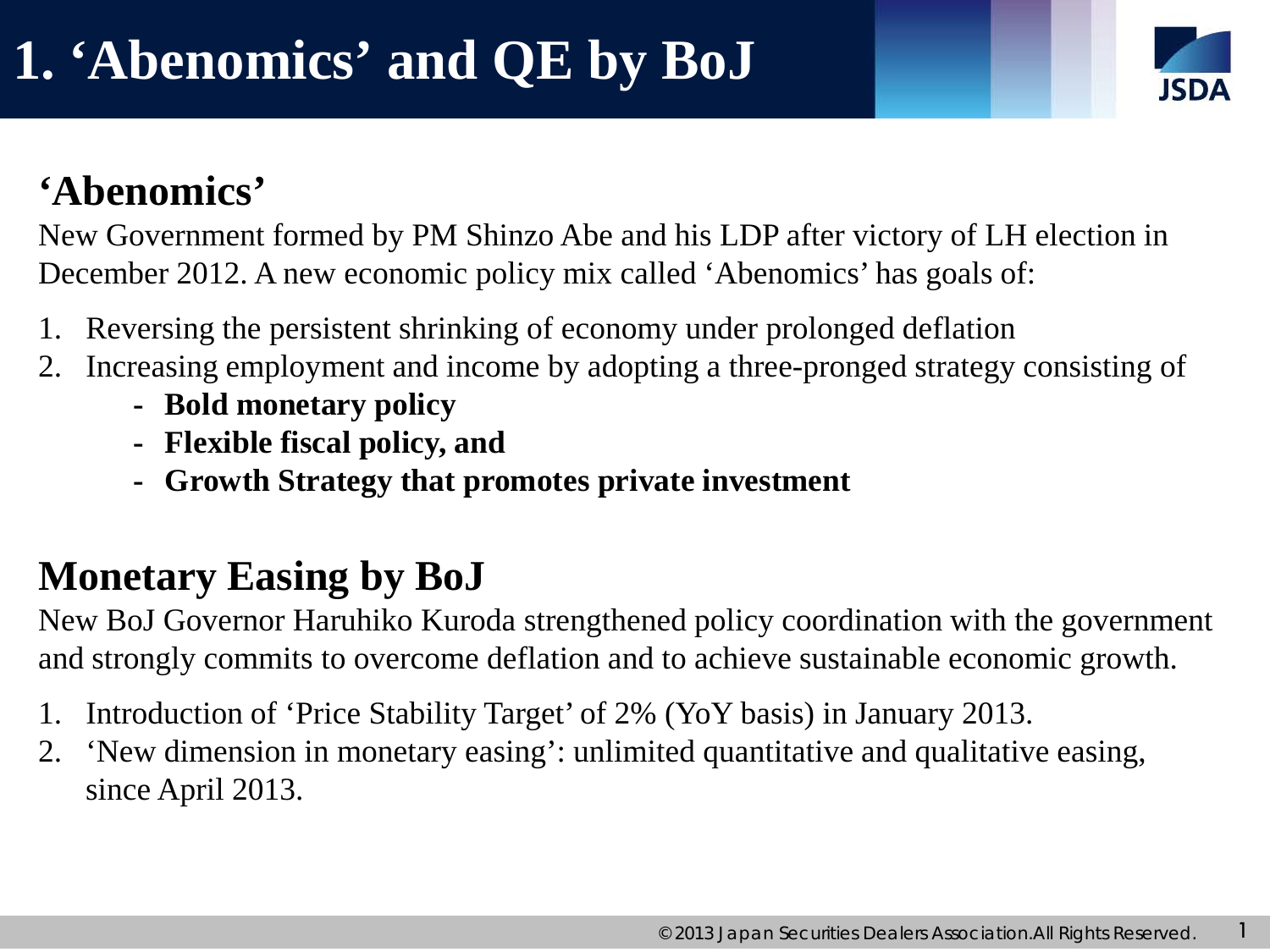# **2. Economy**



### **Major Economic Indicators**

|                                                 | 2012    |        |        |         | 2013    |        | CY2011 |        |
|-------------------------------------------------|---------|--------|--------|---------|---------|--------|--------|--------|
|                                                 | $1 - 3$ | $4-6$  | $7-9$  | $10-12$ | $1 - 3$ | $4-6$  |        | CY2012 |
| <b>GDP</b>                                      | 1.2     | $-0.2$ | $-0.9$ | 0.3     | 0.9     | 0.6    | 0.1    | 0.8    |
| <b>Domestic Demand</b>                          | 1.1     | 0.0    | $-0.2$ | 0.3     | 0.5     | 0.4    | 0.3    | 2.8    |
| (Contribution Ratio)                            | 1.1     | 0.0    | $-0.2$ | 0.3     | 0.5     | 0.5    | 0.3    | 0.5    |
| <b>Private Demand</b>                           | 0.6     | $-0.2$ | $-0.6$ | 0.1     | 0.6     | 0.2    | 0.5    | 2.4    |
| (Contribution Ratio)                            | 0.5     | $-0.2$ | $-0.5$ | 0.0     | 0.5     | 0.2    | $-0.1$ | 0.4    |
| <b>Private Consumption</b>                      | 0.5     | 0.0    | $-0.2$ | 0.3     | 0.5     | 0.5    | 0.3    | 0.5    |
| <b>Private Residential Investment</b>           | 0.0     | 0.1    | 0.0    | 0.1     | 0.1     | 0.0    | 0.1    | 0.1    |
| Private Non-Resi. Investment                    | $-0.4$  | 0.0    | $-0.4$ | $-0.2$  | 0.0     | 0.0    | $-0.5$ | 0.0    |
| <b>Public Demand</b>                            | 2.7     | $-0.9$ | 1.0    | 1.0     | 0.3     | 1.0    | $-0.2$ | 4.2    |
| (Contribution Ratio)                            | 0.7     | 0.2    | 0.3    | 0.3     | 0.1     | 0.3    | 0.8    | 0.2    |
| <b>Government Consumption</b>                   | 0.3     | 0.0    | 0.1    | 0.1     | 0.0     | 0.2    | 0.3    | 0.1    |
| <b>Public Investment</b>                        | 0.3     | 0.2    | 0.2    | 0.2     | 0.1     | 0.1    | 0.5    | 0.1    |
| Net Exports of Goods & Services (Contri. Ratio) | 0.1     | $-0.2$ | $-0.7$ | $-0.1$  | 0.4     | 0.2    | $-0.4$ | 0.3    |
| Exports of Goods & Services                     | 0.4     | 0.0    | $-0.7$ | $-0.4$  | 0.6     | 0.4    | $-0.1$ | 0.5    |
| Imports of Goods & Services                     | $-0.3$  | $-0.2$ | 0.0    | 0.3     | $-0.2$  | $-0.3$ | $-0.1$ | 0.1    |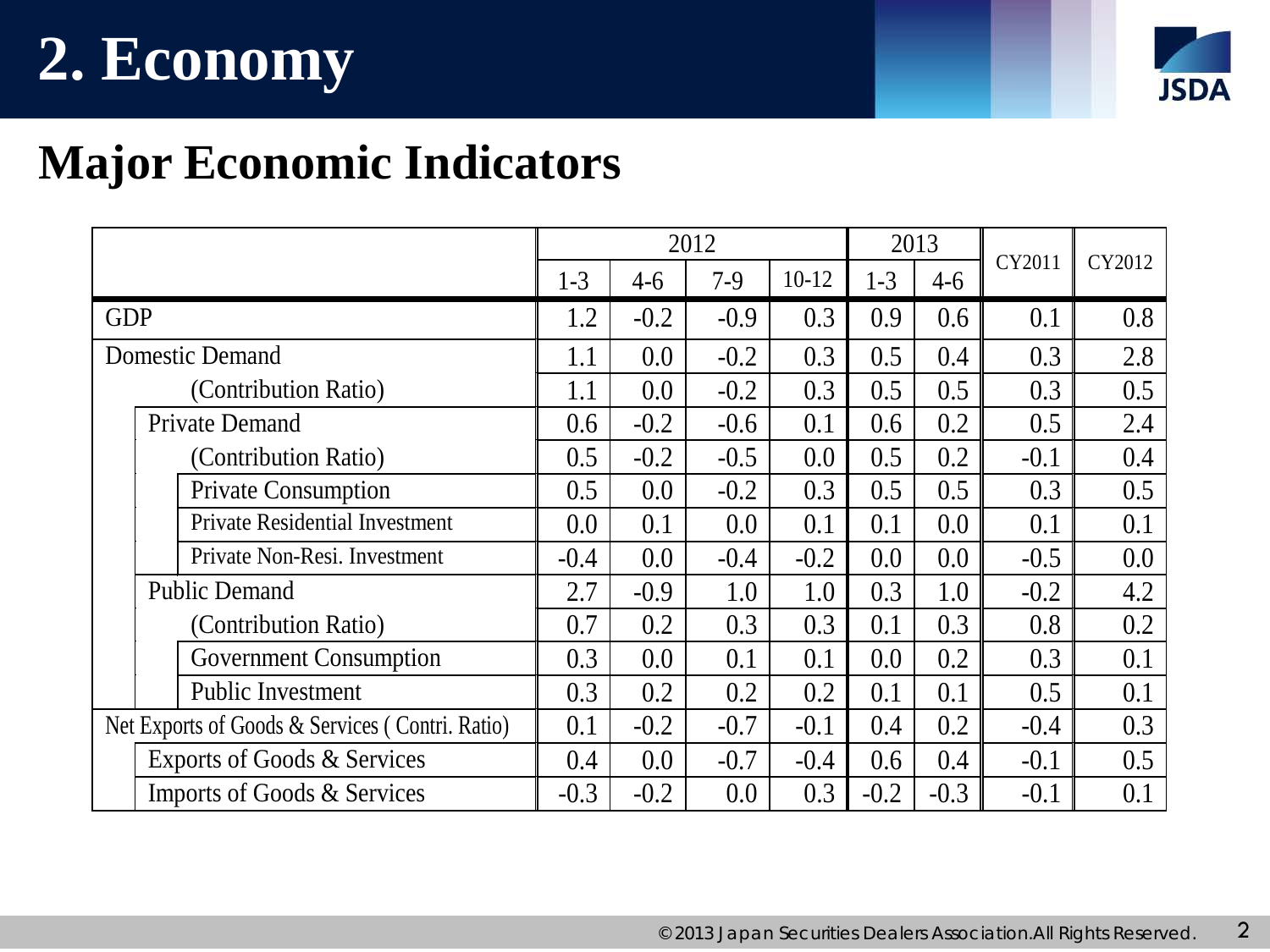

#### **Stock Prices: US, Europe and Japan**

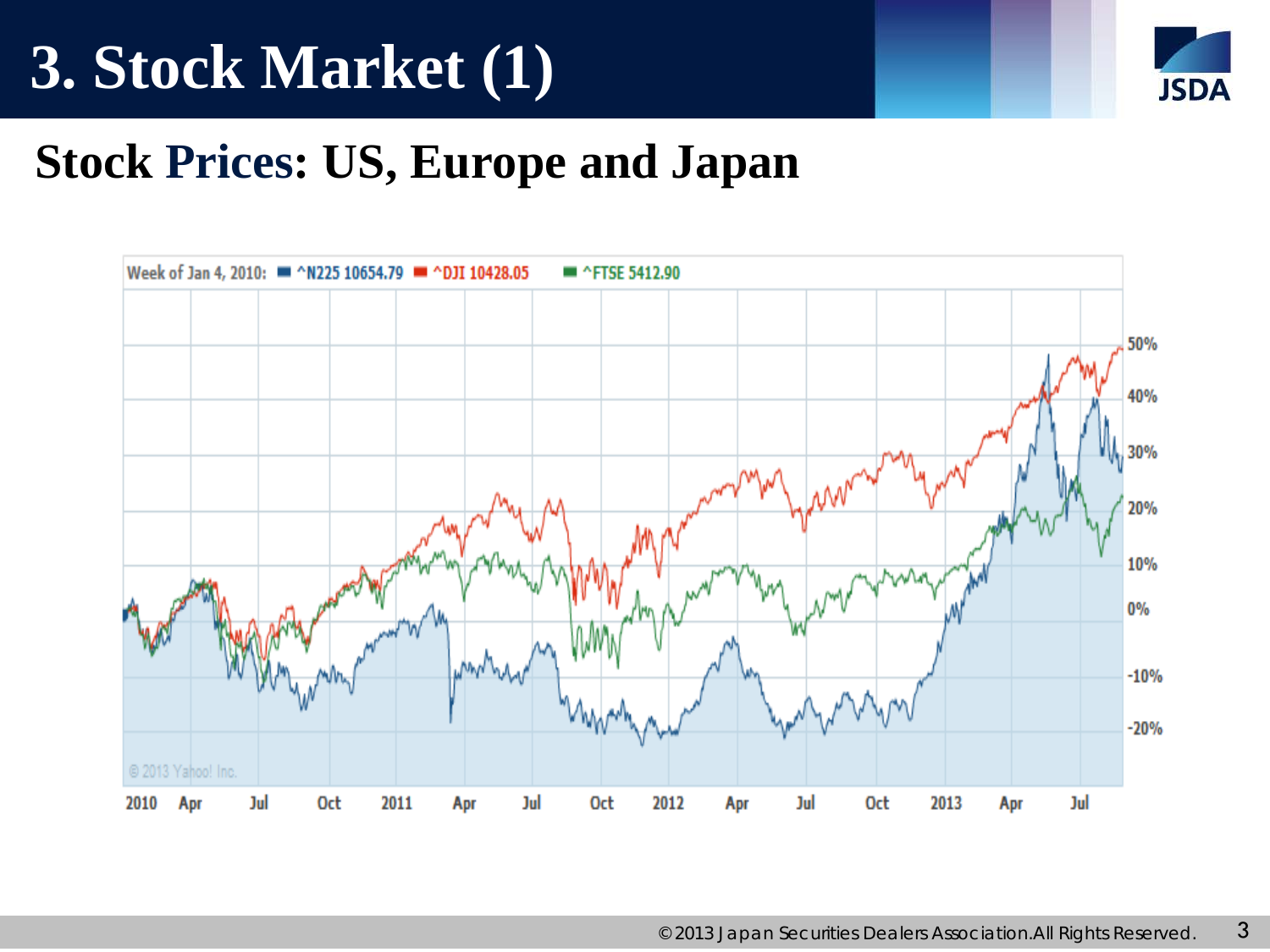# **2. Stock Market (2)**



## **Stock Prices: Taiwan, Mainland China, India and Japan**

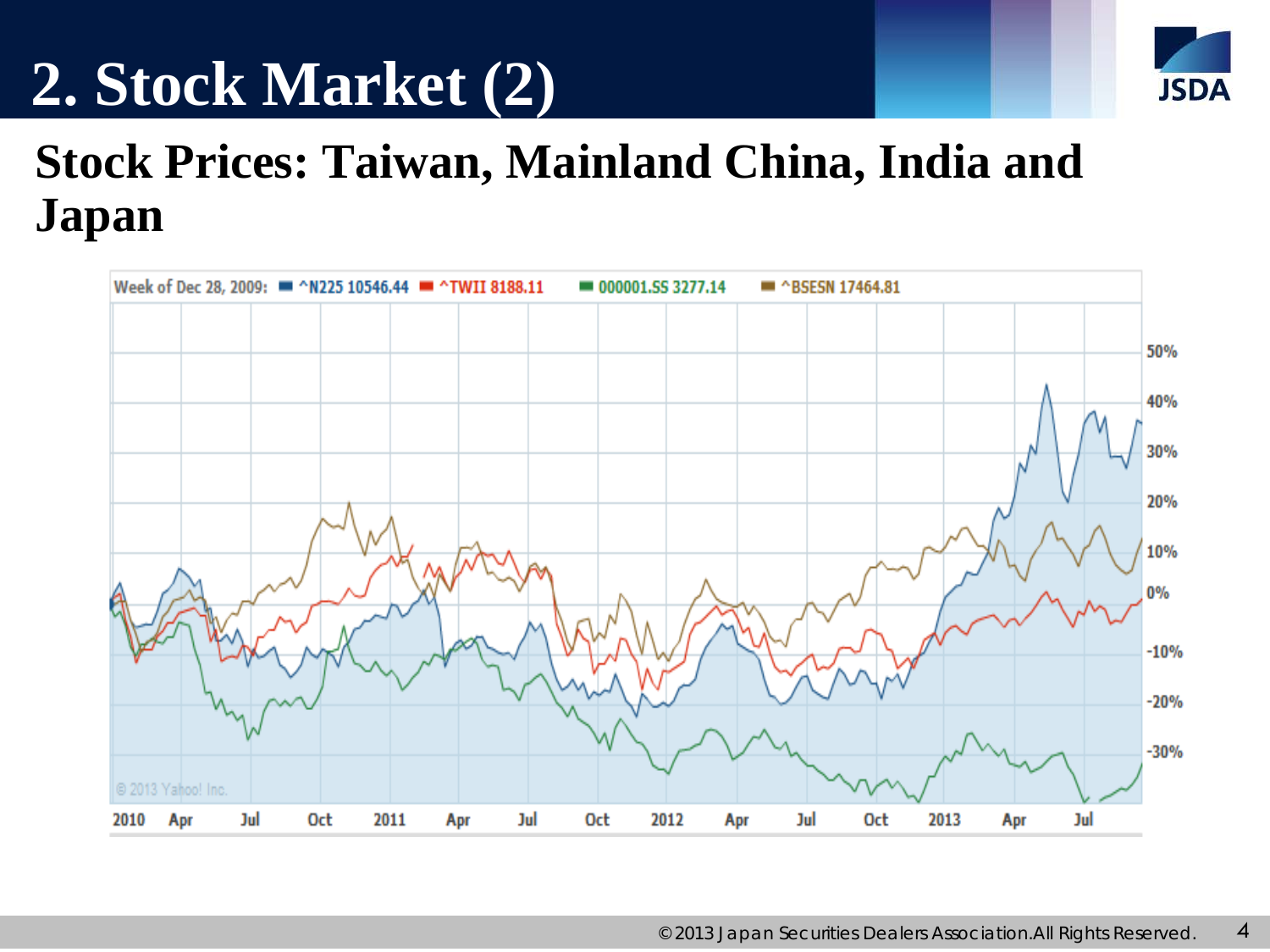## **3. Stock Market (3)**



#### **Nikkei 225 Stock Average and JPY/USD Exchange Rate**

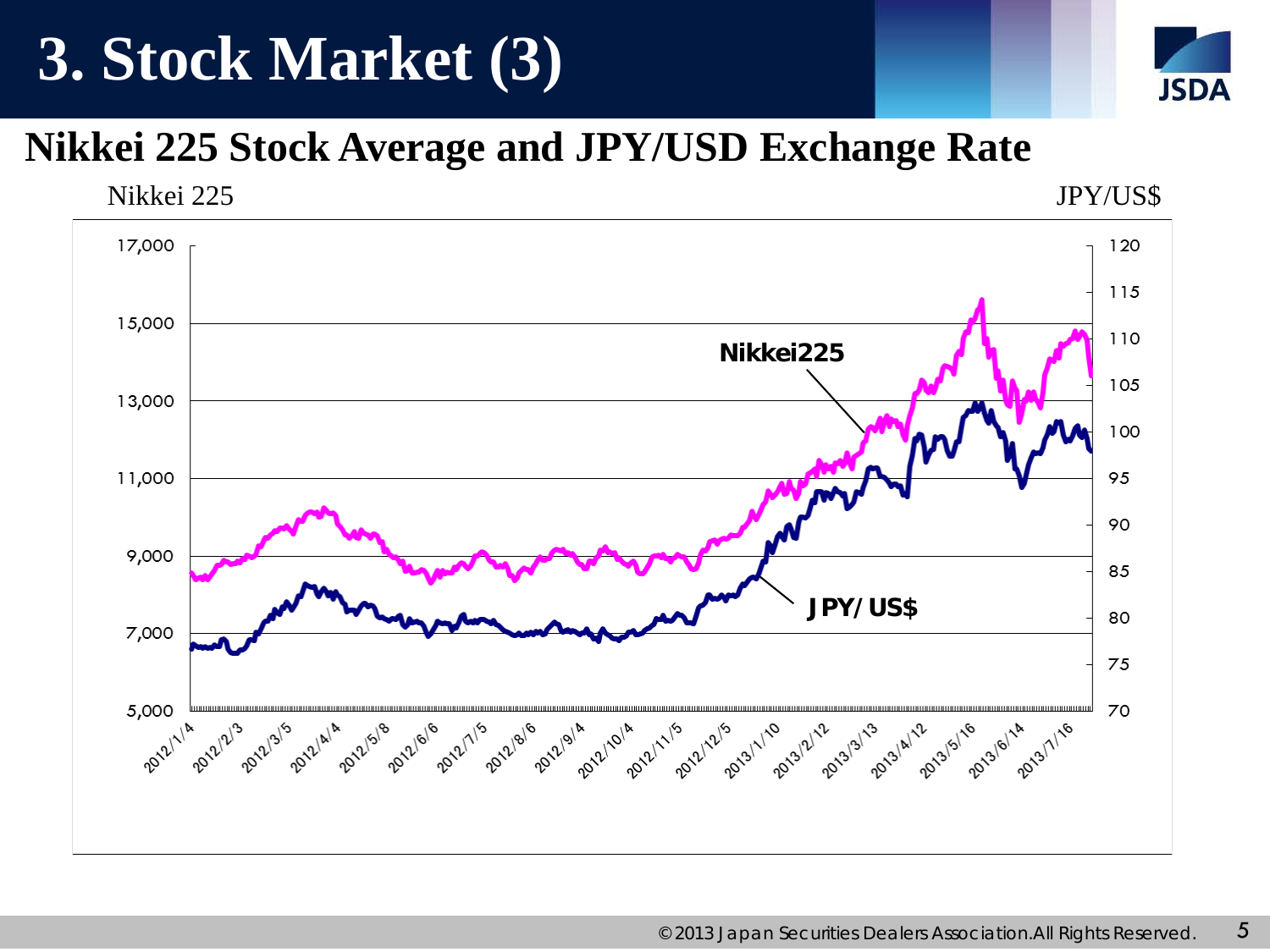# **4. Securities Industry Overview**





**Securities Firms' Performance** (FY ended Mar. 2013):

- Operating revenue up 17.0% (\ 3,171.5bil)

Breakdown:

Commission ↑  $9.7\%$  (\ 1,792.7 bil) Trading gain ↑ **40.8%** (\ 895.9 bil) Financial Revenues  $\uparrow$  8.3% (\ 440.3 bil)

Net income:  $\setminus$  455.8 bil

- **74%** of all the Japanese securities firms recorded profit.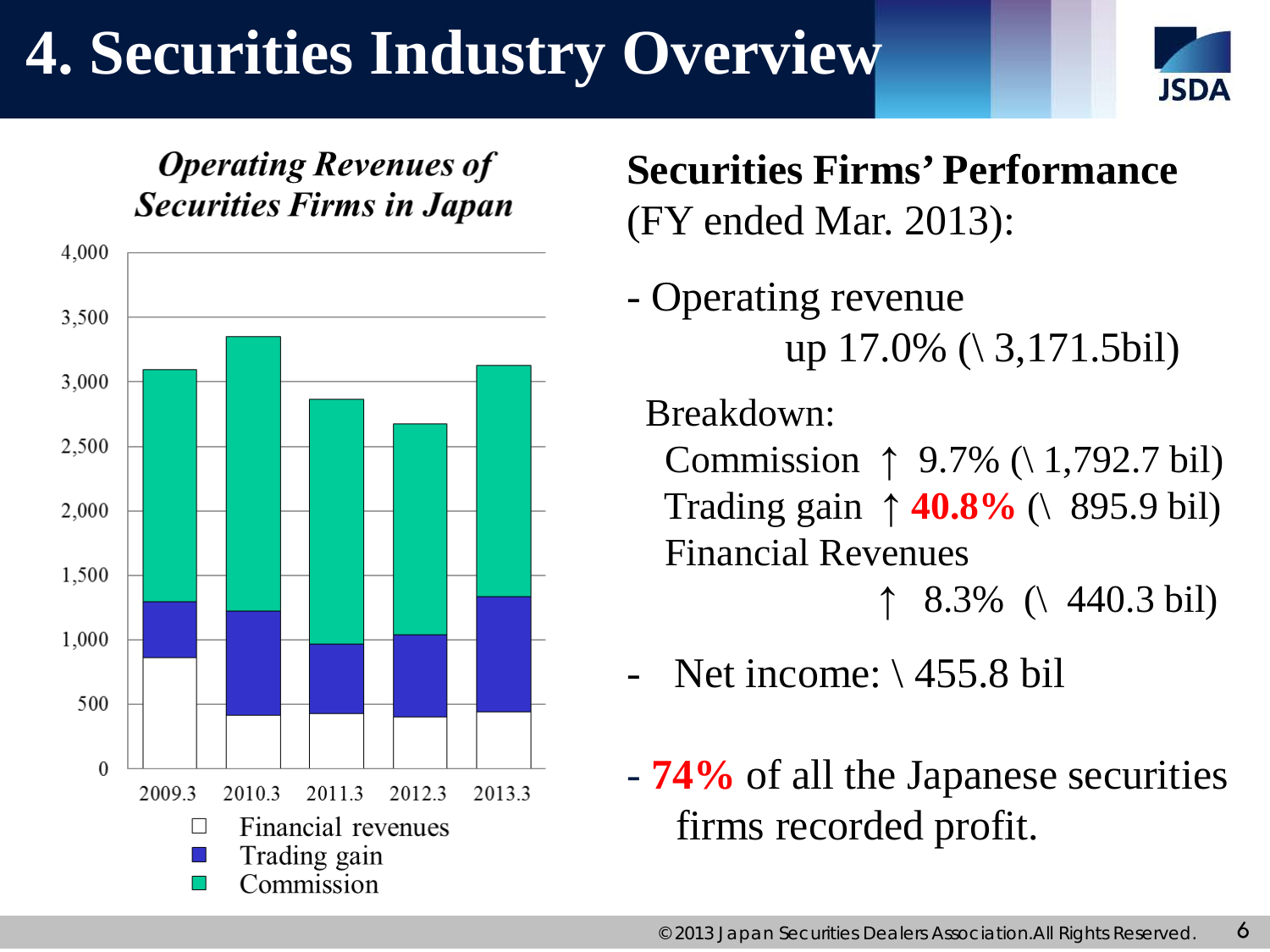# **5. Major Topics (1)**



#### **1) FIEA Revision (June 2013)**

- Amendment Act of the Financial Instruments and Exchange Act (FIEA) was passed the Diet. Major revisions are:
- (1) Establishment of Orderly Resolution Regime for Financial Institutions
- (2) Measures to Prevent Recurrence of Insider Trading Cases
- (3) Revision of Asset Management Regulations

#### **JSDA also revised the related self-regulatory rules along with the FIEA revision**

#### **2) Other Areas of Deliberation (FSA Financial System Council)**

- 1 Facilitating risk money funding by Emerging & Growth Companies
	- Crowd Funding / Local Funding Scheme
		- (JSDA is reviewing its Green Sheet system in line with the deliberation)
- 2 Encouraging IPOs
- 3 Facilitating funding by Listed Companies
- 4 Others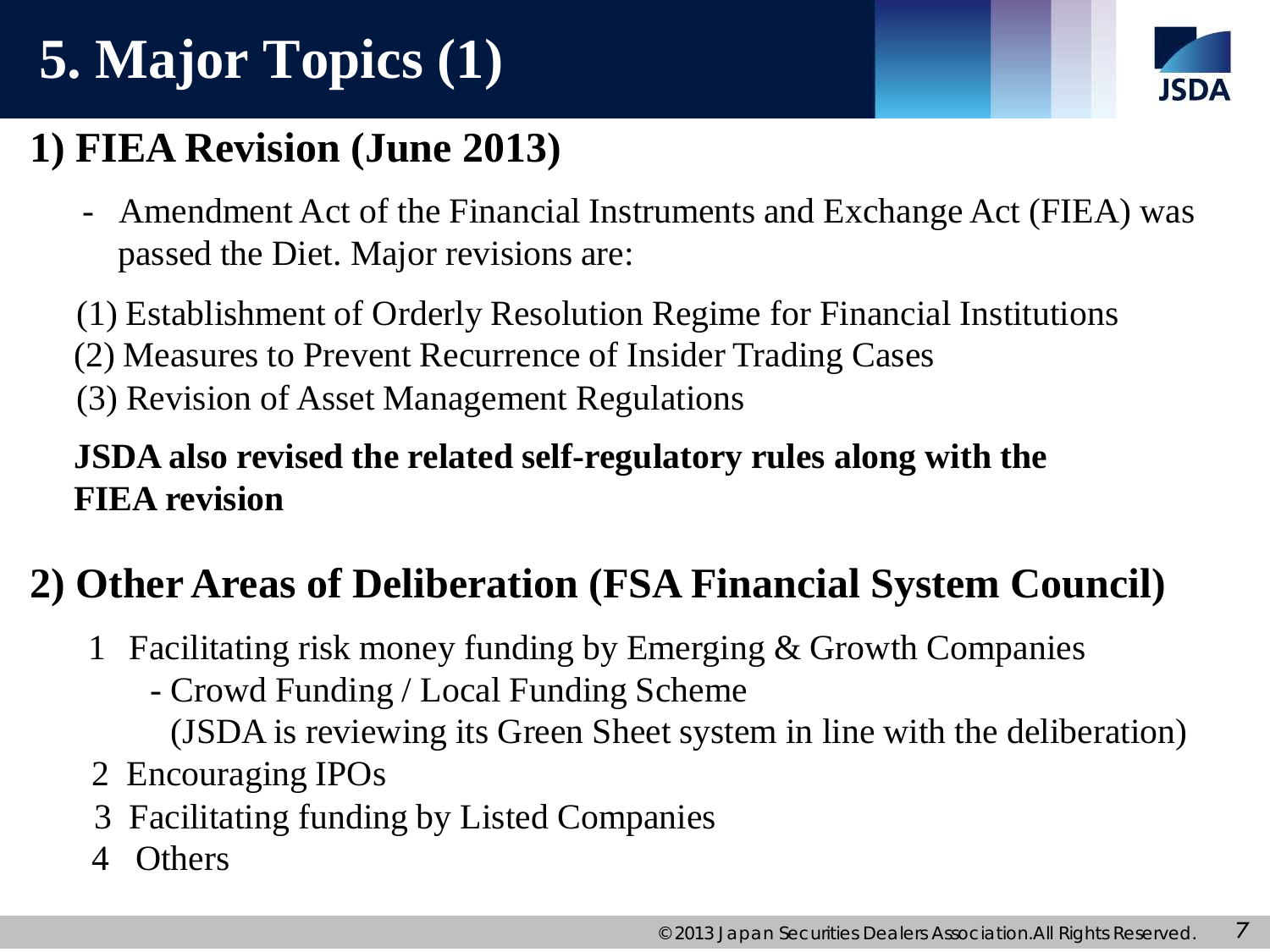# **5. Major Topics (2)**



## **3) Financial and Securities Taxation**

- Termination of preferential tax rate on securities (end of 2013) Current 10% tax rate on dividends and capital gains will be back to 20%.
- Introduction of 'NISA' (January 2014~) A tax exemption scheme for small amount investment by individuals, modeled after the ISA (Individuals Savings Account) in the UK.

#### **4) Merger of TSE and OSE** (January 2013~)

OSE cash stock market was combined into TSE stock market in July. TSE derivatives markets scheduled to be folded into the OSE market.